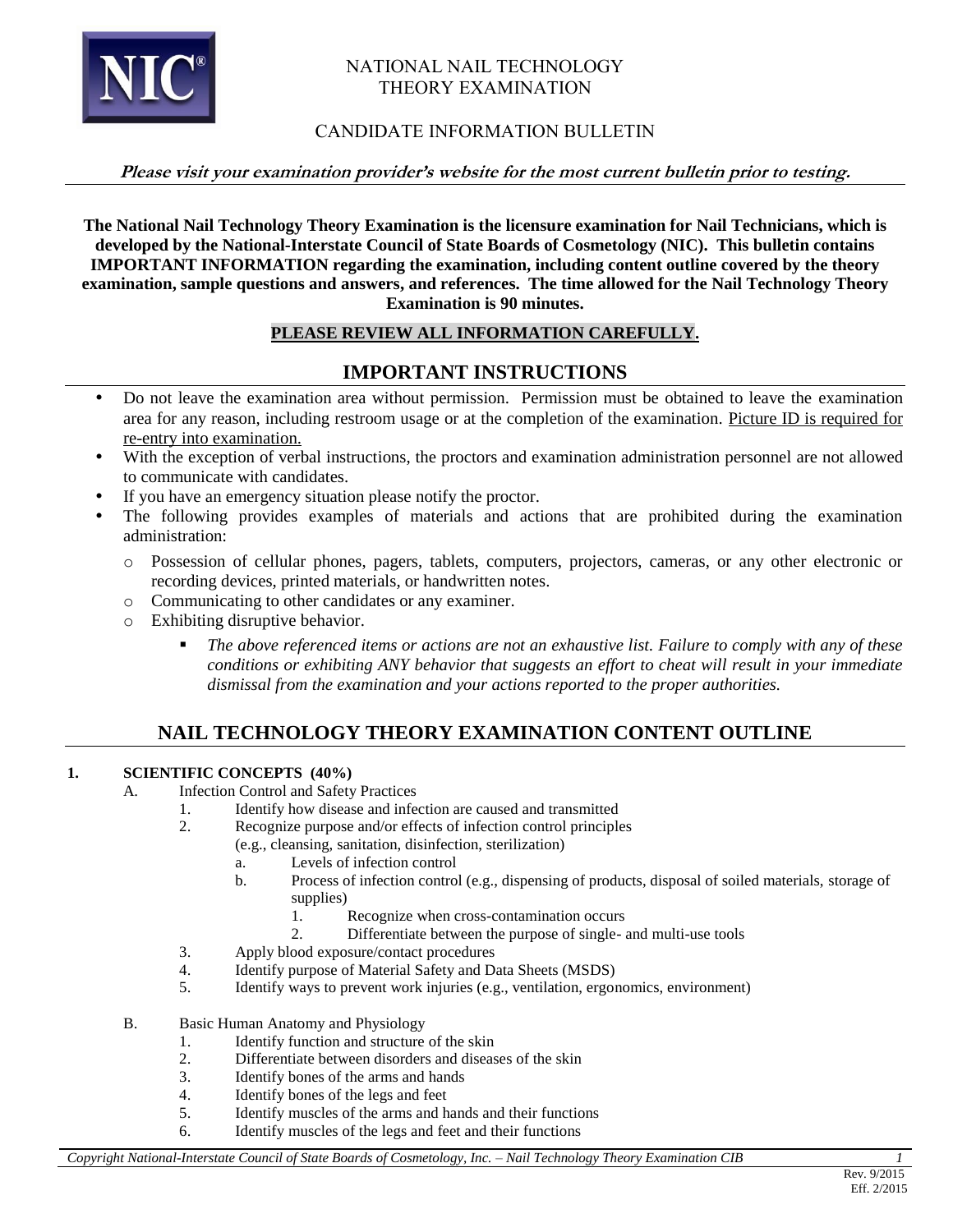- C. Nail Anatomy and Physiology
	- 1. Identify the parts of the nail (e.g., root, mantle, matrix)
	- 2. Identify function of structures of the nail
	- 3. Differentiate between signs and symptoms of nail conditions, disorders, and diseases
- D. Basic Chemistry of Nail Products
	- 1. Explain purpose and effects of products and ingredients
	- 2. Recognize interaction between chemicals
	- 3. Recognize physical interactions with chemicals
	- 4. Recognize chemical reactions (e.g., overexposure, chemical burn)

### **2. NAIL TECHNOLOGY PROCEDURES (60%)**

- A. Client Consultation and Documentation
	- 1. Identify elements of a client consultation
	- 2. Evaluate condition of client's nail and skin (i.e., nail assessment)
	- 3. Recognize conditions that would prohibit service (i.e., contraindications)
	- 4. Determine services or products
	- 5. Maintain client records (e.g., service history, client card, health history)
- B. Nail Service Tools
	- 1. Identify function and effects of tools
		- a. Nail equipment (e.g., table, lamp, electric file, pedicure basin)
		- b. Nail implements (e.g., nail clippers, cuticle pusher)
		- c. Nail supplies, products, and materials (e.g., cotton, lotion, towels)
	- 2. Follow practices for safe use of tools (i.e., equipment, implements, supplies)
- C. Nail Service Preparation
	- 1. Perform set-up of work station/service area following infection control procedures
	- 2. Perform sanitation of client's and technician's hands and/or feet
- D. Manicure and Pedicure Services
	- 1. Perform procedures safely for basic manicure and/or pedicure service
		- a. Shape nails
		- b. Cuticle detailing (e.g., cuticle pushing, removal, conditioning)
		- c. Cleanse nails
		- d. Buff nails
		- e. Exfoliate (e.g., foot file, scrub, AHA)
		- f. Perform basic massage
			- 1. Identify mechanics of massage movements
				- a. Effleurage
				- b. Petrissage
				- c. Friction
				- d. Tapotement
			- 2 Recognize effects of massage types
				- a. Effleurage
				- b. Petrissage
				- c. Friction
				- d. Tapotement
	- 2. Recognize purpose and procedures for add-on services
		- a. Paraffin
		- b. Hot oil/lotion
		- c. Masks (e.g., detox, moisture)
		- d. Soak-off gels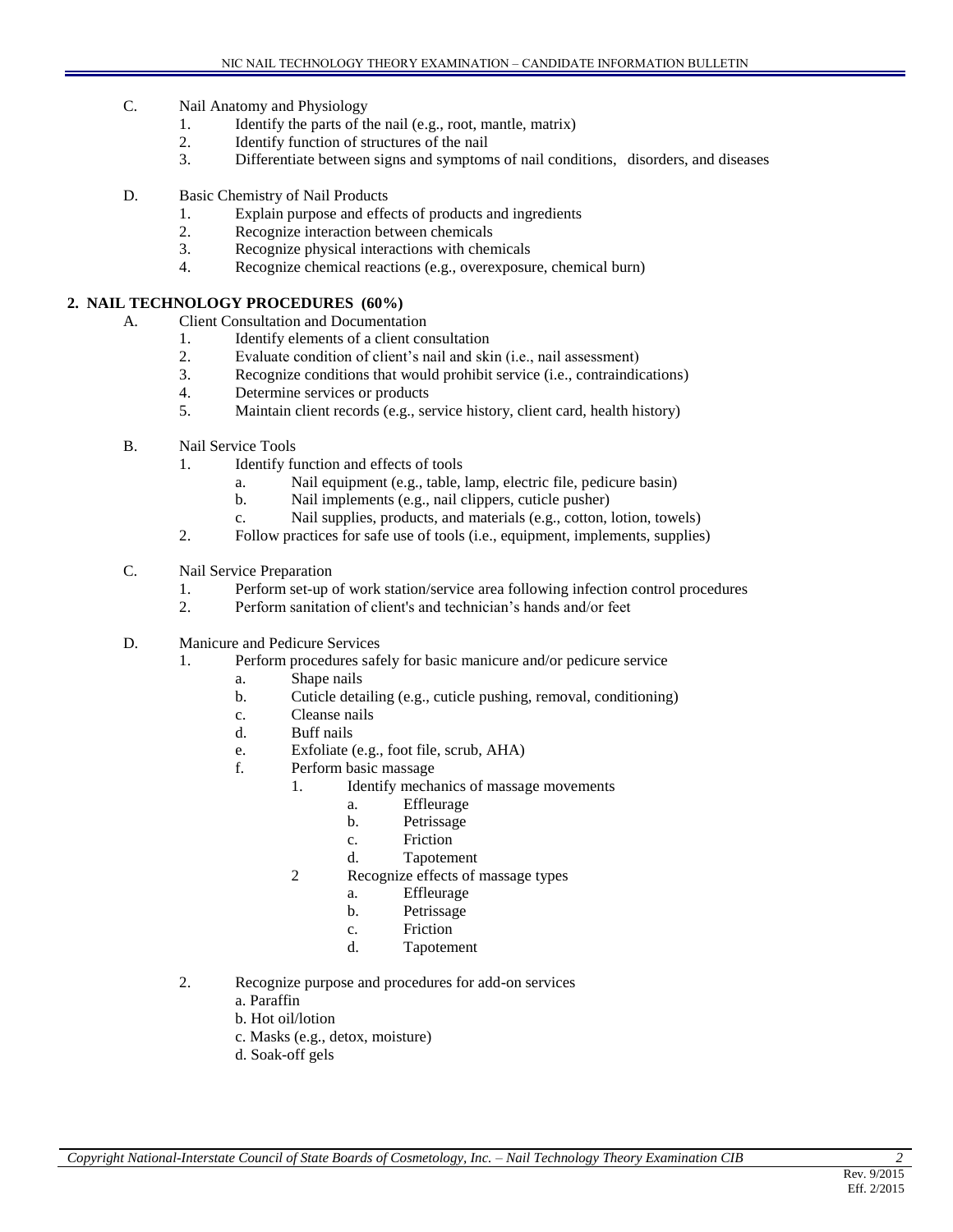- E. Perform Application, Maintenance, and Removal Procedures for Nail Enhancement Services
	- 1. Nail tip
	- 2. Acrylics
	- 3. Light-cured gels
- F. Perform Post-service Procedures Following Infection Control Guidelines

## **NAIL TECHNOLOGY SAMPLE QUESTIONS**

The following sample questions are similar to those on the NIC Nail Technology Theory Examination. Each question is followed by four answer options. Only one option is correct. Correct answers (keys) are listed following the sample questions.

- 1. Pumice stone is used in pedicuring as
	- a. an abrasive.
	- b. a bleach.
	- c. a lubricant.
	- d. an astringent.
- 2. What is the **FIRST** step in performing a manicure?
	- a. Shape the nails
	- b. Soften the cuticles
	- c. Clean under free edge
	- d. Remove old polish
- 3. Where should all manicuring cosmetic supplies be kept when not being used?
	- a. On a clean shelf
	- b. On the manicuring table
	- c. In a clean manicuring kit
	- d. In clean, closed containers
- 4. Which one of the following is a condition in which the cuticle splits around the nail?
	- a. Hangnails
	- b. Pterygium
	- c. Onychophagy
	- d. Onychorrhexis
- 5. Nerves and blood vessels are found in the nail
	- a. bed.
	- b. wall.
	- c. plate.
	- d. grooves.
- 6. An antiseptic is used in manicuring to
	- a. bleach the nails.
	- b. treat minor cuts.
	- c. smooth corrugated nails.
	- d. give the nails a high sheen.
- 7. After each use, manicuring implements should be
	- a. wiped with a towel.
	- b. wiped with a tissue.
	- c. cleansed and disinfected.
	- d. placed in dry storage.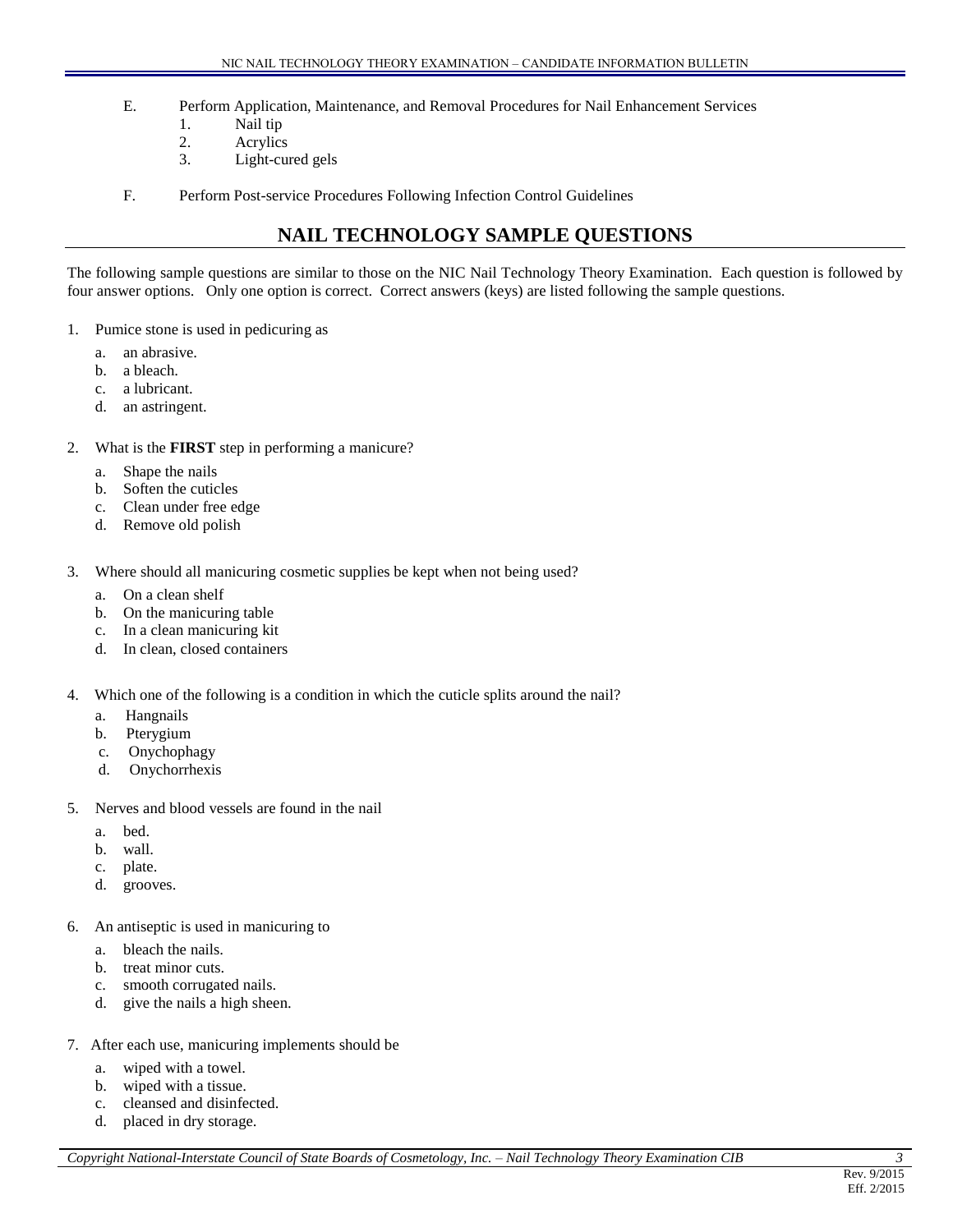- 8. For which one of the following are oil manicures recommended?
	- a. Leuconychia
	- b. Split nails
	- c. Brittle nails
	- d. Prevention of infection
- 9. What is the actively growing part of the nail?
	- a. Lunula
	- b. Matrix
	- c. Mantle
	- d. Free edge

10. What should be applied to a split in the nail before wrapping it?

- a. Top coat
- b. Base coat
- c. Adhesive glue
- d. Nail hardener

#### **Answers** 1. a 4. a 7. c 10. c 2. d 5. a 8. c 3. d 6. b 9. b



**FOR ASSISTANCE, PLEASE CALL IQT AT 1-866-773-1114. (\$39.00 fee applies)**

## **NAIL TECHNOLOGY REFERENCES**

## **PRIMARY REFERENCES**

*Salon Fundamentals Nails – A Resource for Your Skin Care Career* 2007,  $10^{th}$  printing, 1st Edition, June 2013 Pivot Point International, Inc. World Headquarters 1560 Sherman Avenue, Suite 700 Evanston, IL 60201 800-886-4247 [www.pivot-point.com](http://www.pivot-point.com/)